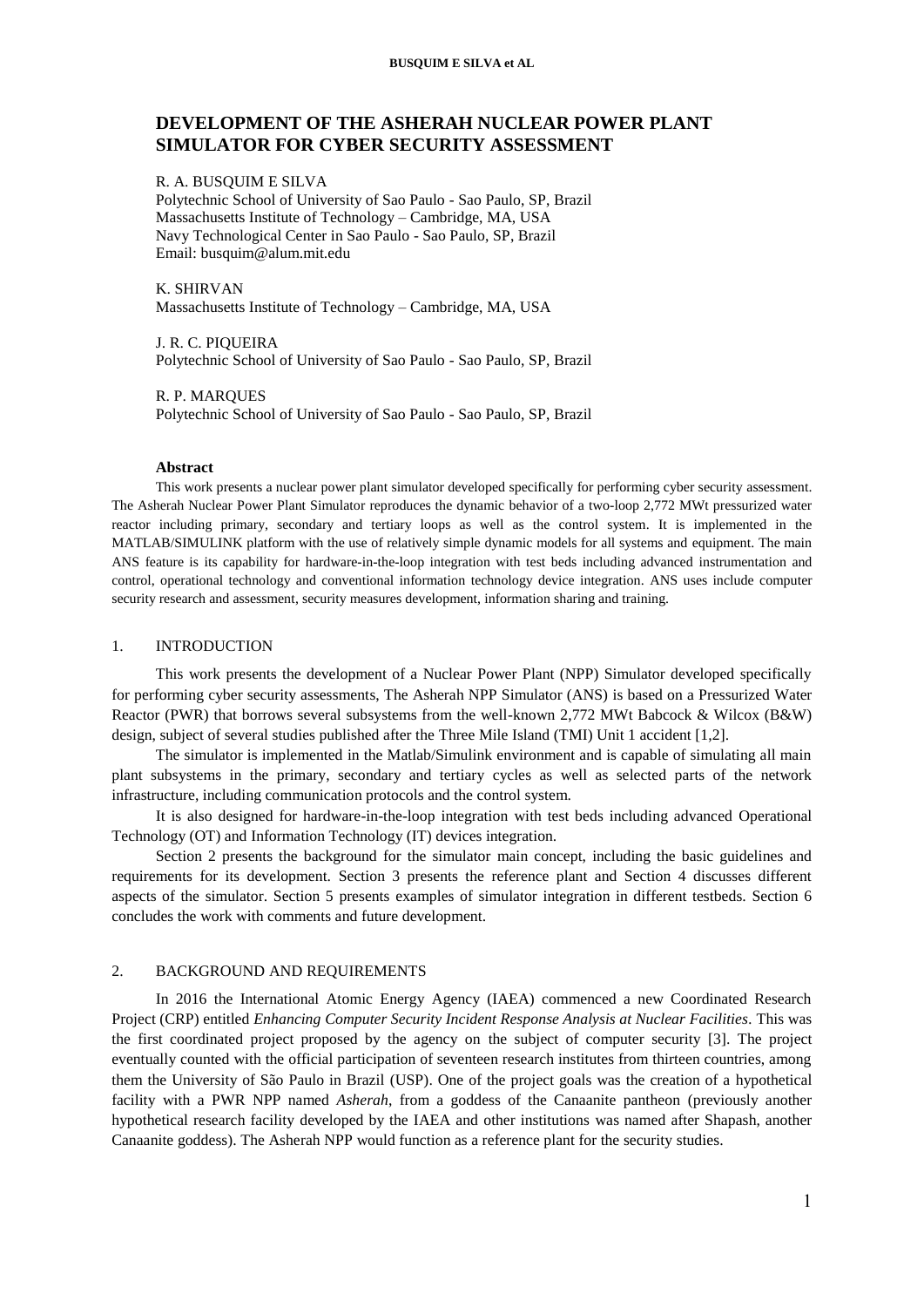During the project development, USP identified the need for an Asherah NPP simulator (ANS), especially with respect to the following aspects.

Assessment of the first physical consequences to the plant provoked by functional discrepancies in the control system, that might be explicitly caused by a computational attack or be the direct consequence of one.

For example, a compromised level controller in a steam generator would immediately affect its level. The assessment of how fast and how intense this disturbance would be is a very difficult task without the aid of a simulation tool.

- Assessment of the progression of such disturbances. For example, a disturbance in the steam generator level would affect its internal pressure and the heat exchange with the primary loop.
- Coupling effects of a compromised control subsystem on other controllers.

For example, the above-mentioned steam generator level controller fault would also affect the steam generator pressure and subsequently provoke an automatic response from the steam generator pressure controller.

Further consequences. For example, an unintended plant shutdown due to deficient heat extraction from the reactor.

Even with a very accurate reproduction of a compromised control system, these coupling dynamic effects would be very difficult to infer without resorting to a plant and control system simulation.

Due to the international cooperative context of the CRP and its teams, the research itself and the institutional role of the IAEA, the simulator should respect the following guidelines and requirements.

- Accuracy. The simulator should be accurate enough to attend the teams needs listed above without being excessively complex.
- Real-Time. The simulator should be capable of real-time, and preferably much faster than real-time, simulation on conventional computing platforms.
- Simplicity. The simulator code should be simple enough to be tweaked by the teams whenever needed, preferably without a steep learning curve. Also, the physics principles employed should be simple enough as to be understandable by personnel not specialized in Nuclear Engineering or Physics.
- Flexibility and modularity. The simulator should be flexible enough to be deployed in different contexts and integrated in diverse testbeds, accordingly to each team needs. Functional and physical units in a typical plant also should be associated with simulation modules as to facilitate its integration.
- Network & equipment integration. The simulator should be readily capable of integration with physical and realistically simulated controllers and other network equipment and communication protocols, so as to be able to support security studies and simulated attacks.
- Non-proprietary. No proprietary, restricted or confidential information or data should be used in the simulator design, so as to allow the code to be freely distributable among teams in different countries.
- Technological neutrality. The simulator should not reproduce any real facility, so as to prevent its use by malicious agents for development or training.

# 3. ASHERAH NUCLEAR POWER PLANT

Asherah NPP is a hypothetical facility with a 2,772 MWt two-loop PWR, loosely based on the TMI Unit 1 B&W design. The choice for this design was made basically due to the large availability of public information and studies produced after the TMI Accident. Additionally, a two-loop plant was deemed to be more convenient for its simplicity with relation to plants with more loops, while still retaining most technical characteristics that enable the proposed security analysis (i.e. similar control systems, etc.).

There is also available a very accurate PARCS/RELAP-based simulator for this plant [4,5] that was used as reference for the development and fine tuning of the new simulation model.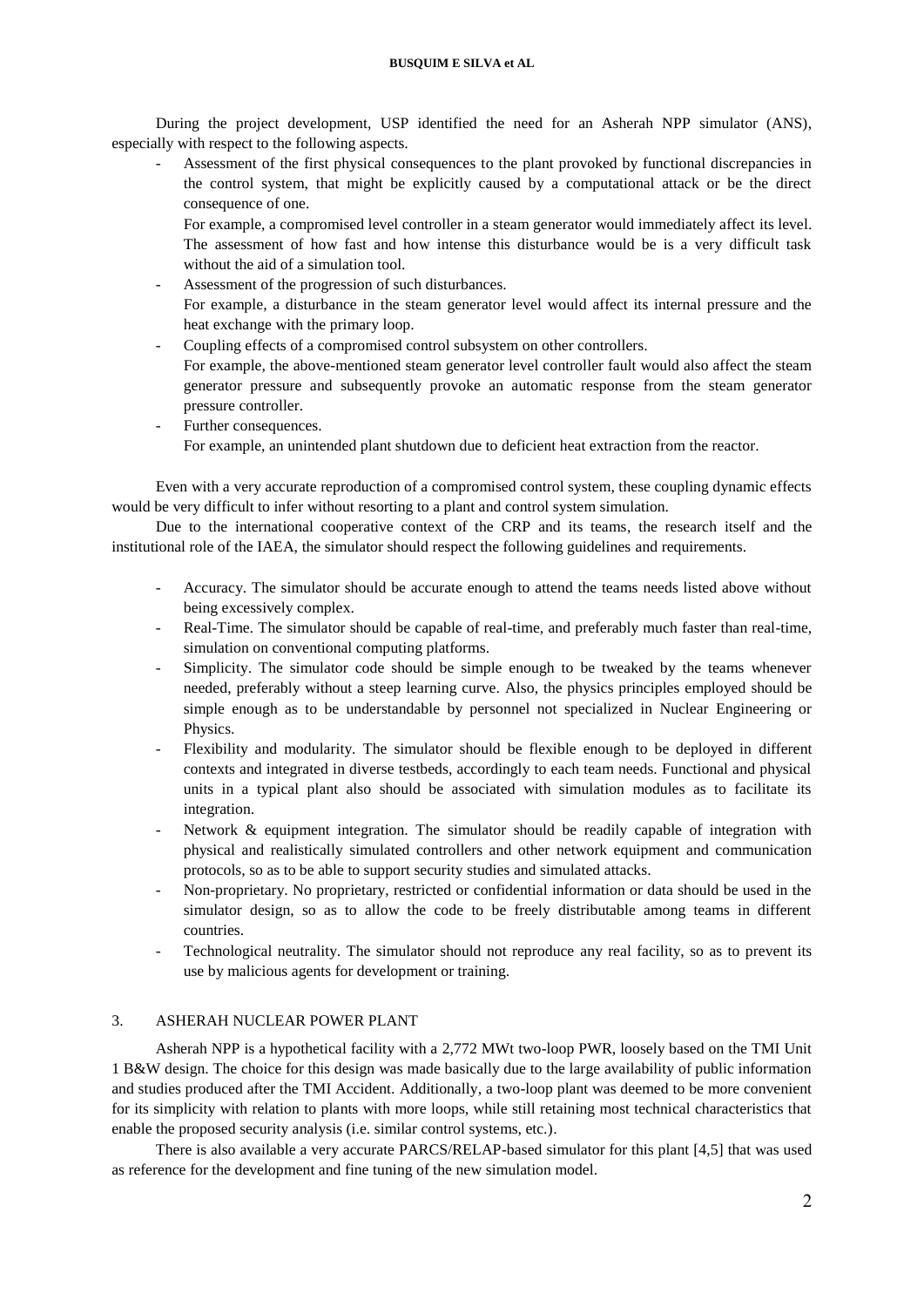Main systems and equipment include for the primary cycle: control rods (CR), reactor core (RX), pressurizer (PZ), reactor coolant pumps (RCP1, RCP2), auxiliary fluid tank (AF) and u-tube steam generator (SG1, SG2 - primary side). For the secondary cycle: u-tube steam generator (SG1, SG2 - secondary side), turbine (TB), generator (GN), condenser (CD), condensate extraction system (CE), feedwater system (FW) , and reheaters. For the tertiary cycle: condenser cooling pumps (CC). Control systems include for the primary cycle: reactor power control, pressurizer pressure control, pressurizer level control, reactor cooling flow control. For the secondary cycle: steam generator pressure control, steam generator pressure control, condenser pressure control, condenser level control and steam dump control. There is also a rector protection system. Figure 1 presents a basic diagram for the NPP.



*Figure 1. Basic Diagram for Asherah NPP*

### 4. ASHERAH NUCLEAR POWER PLANT SIMULATOR

#### **4.1 Plant Modelling**

Following the guidelines listed above, basic principle models were developed for the plant systems and equipment. A point-kinetic model was employed for the reactor core, with formulations for neutronics and reactivity based on those of [6] and [7]. These models were adjusted and calibrated with respect to correspondent simulations of the reference model [5]. The pressurizer employs a three-element model similar to that of [8]. The reactor cooling pump model is based on the normalized curves of the reference model, as presented in [2] with added dynamics, while simple heat exchange equations and water/steam relations were employed for the development of the steam generator model.

The turbine and generator models were based on generic non-proprietary curves for equipment of similar dimensions with added dynamics. All pumps in the secondary cycle are also modelled from the normalized curves used in the reactor cooling pump models. All valves are modelled based on typical and standard curves for industrial valves with simple actuator dynamics. Water and steam thermodynamic properties are calculated following the 1997 formulation for industrial use of the International Association for the Properties of Water and Steam (IAPWS-IF97) (see *[www.iapws.org](http://www.iapws.org/)*).

The models were originally intended to be capable of simulating normal transients, but to be adaptable and extendable to include some selected abnormal ones, such as turbine trips and equipment faults, according to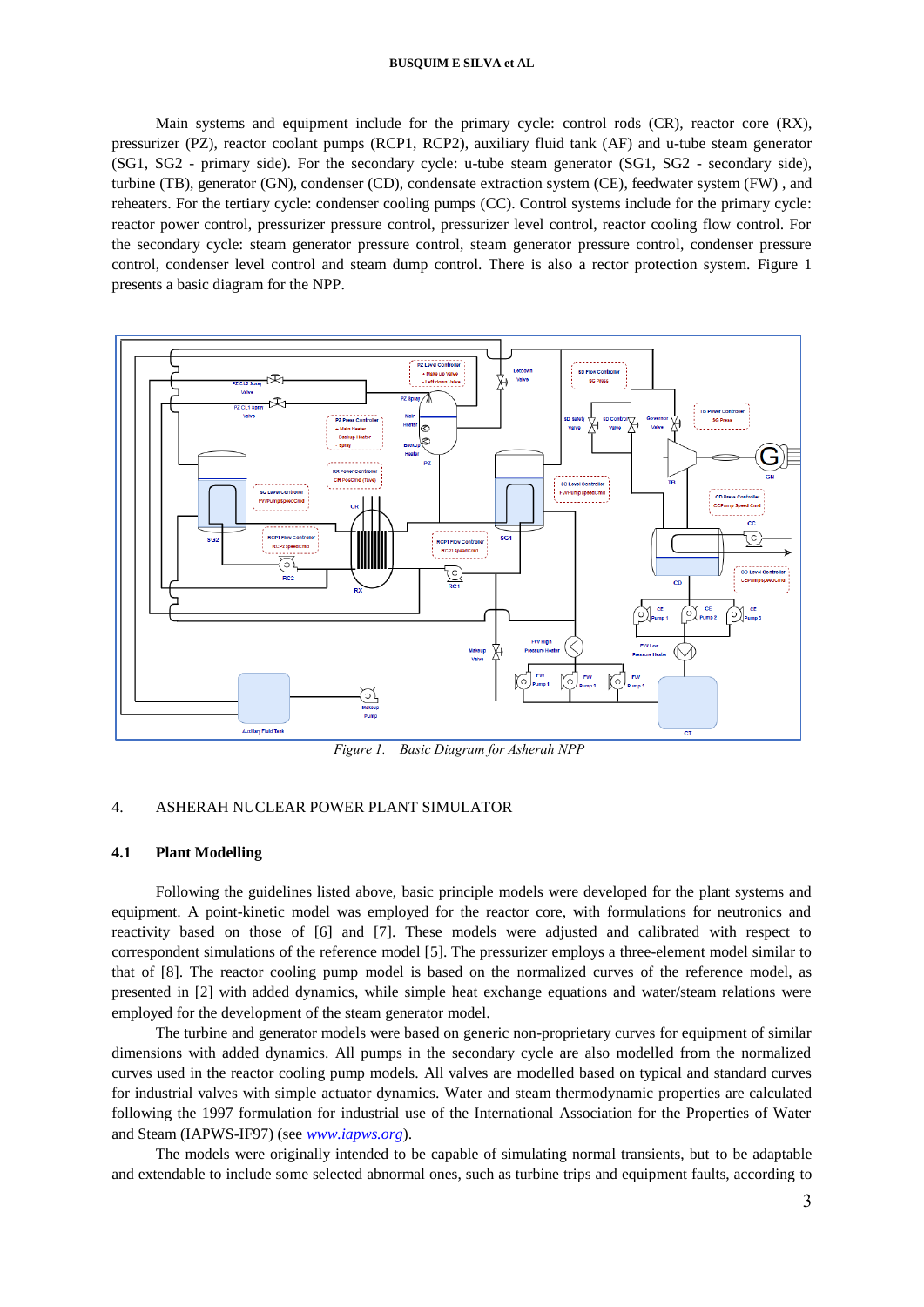eventual needs. Events such as loss of coolant accidents (LOCA) require complex modelling and great computer effort, so are outside the scope of the ANS current design, as well as post-accident and post-shutdown simulations.

## **4.2 Control Modelling**

Control systems for NPPs present relatively complex structures [9], but considering the limited scope of this work, they will be functionally separated in: Supervisory Control System; Process Control Systems; Limitation Systems; Reactor Protection Systems and Engineered Safety Systems.

Limitation Systems were not considered, at least for the moment. Also, since the simulator scope is mostly limited to normal operation, engineered safety systems were not yet included.

It is expected that some of the studied computer attacks might cause automatic shutdown of the plant, so a simplified and preliminary reactor protection system was specified and included in the simulator. It is basically a list of conditions that activate a control signal intended to trip the reactor. Although post-accident and post-shutdown conditions are still outside the simulator scope, this signal simulation is important for marking the point in which a more prioritary control system would take over the (potentially compromised) process control system. This is also important to prevent deviation of the operational parameters to unrealistic regions (e.g. unlimited pressure surges or excessively high temperatures).

In view of that, greater emphasis was given to process control systems and supervisory control. All control loops were implemented with mostly industry-proven, very simple strategies, basically relying on Proportional + Integral + Derivative (PID) controllers whenever possible, following NPP Control standards even at the cost of plant performance. It should be stressed that controller performance was considered a nonfundamental requirement for the security analysis, so simple control algorithms are preferred.

Control for normal operation is essentially power lead, with the control system adjusting the plant operation point to produce the desired power output.

Apart from very simple embedded interfaces, a supervisory control system is not implemented in the simulator. The general idea being that realistic supervisory systems will be integrated to the simulator using communication interfaces, as has been the case of the early applications reported in the sequel.

Figure 2 presents a diagram of the simulator with respect to plant and control systems, assuming full simulation, i.e. all systems included in the simulation.



*Figure 2. ANS Diagram*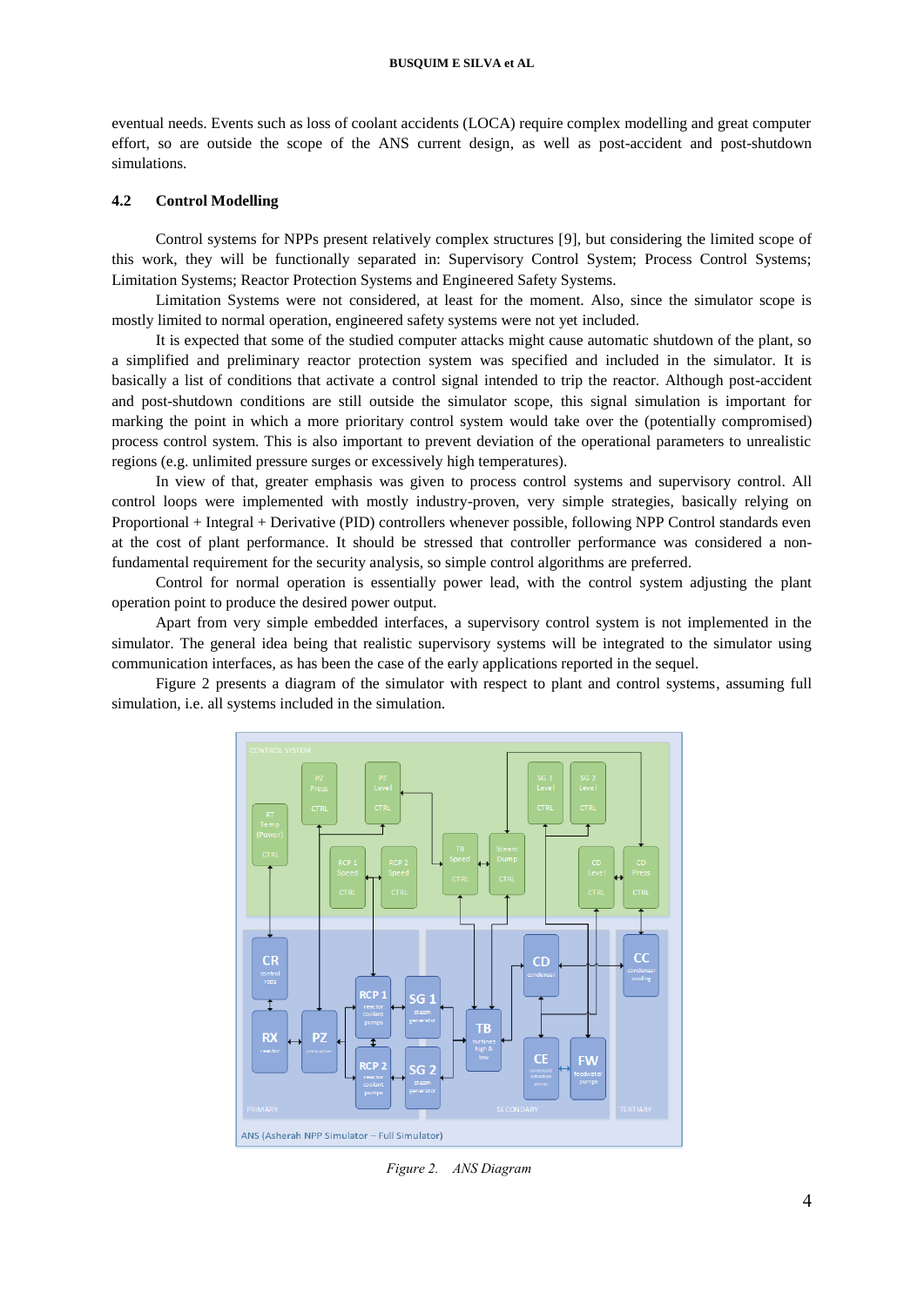#### **4.3 Communication**

An important characteristic of the simulator is the capability of integrating with physical or virtual controllers and other IT equipment by means of network connection. The teams involved in the CRP defined Open Platform Communications – Universal Architecture (OPC-UA) as the preferred protocol for all types of communication.

The simulator also supports Modbus communication as an alternative if communication with equipment or systems that do not support OPC-UA is necessary.

There are two channels for network communication, named PROC I/O INTERFACE and CTRL DATA INTERFACE. The first should be used for all plant inputs and outputs, simulating selected sensor and actuator physical signals, that normally would not be transmitted in conventional networks, but rather through 4mA-20mA electrical loops, etc. These are segregated from other network communication so as not to pollute the network traffic and interfere with its analysis. The second channel should be used to simulate network communication between controllers or the supervisory system, representing the network traffic in a real system.

All communication is made using tags, and all relevant signals in the simulator have their own tags. These tags are compatible with the referencing of the OPC-UA protocol.

The general idea is that it is possible to replace any of the simulated blocks in the Figure 2 with physical counterparts in a specific test bed, therefore allowing ANS integration in Hardware-in-the-Loop (HIL) schemes.

For example, Figure 3 shows a configuration in which the simulated condenser (CD) is replaced with a physical system.



*Figure 3. ANS Diagram (CD replaced with physical equipment)*

Figure 4 shows a configuration in which the simulated pressurizer level controller is replaced with a physical controller. For this case both communication channels are used. The process I/O channel transmits signals related with sensors and actuators of that specific control loop while the control data channel performs communication, if needed, between the physical controller and related simulated controllers that exchange information with it.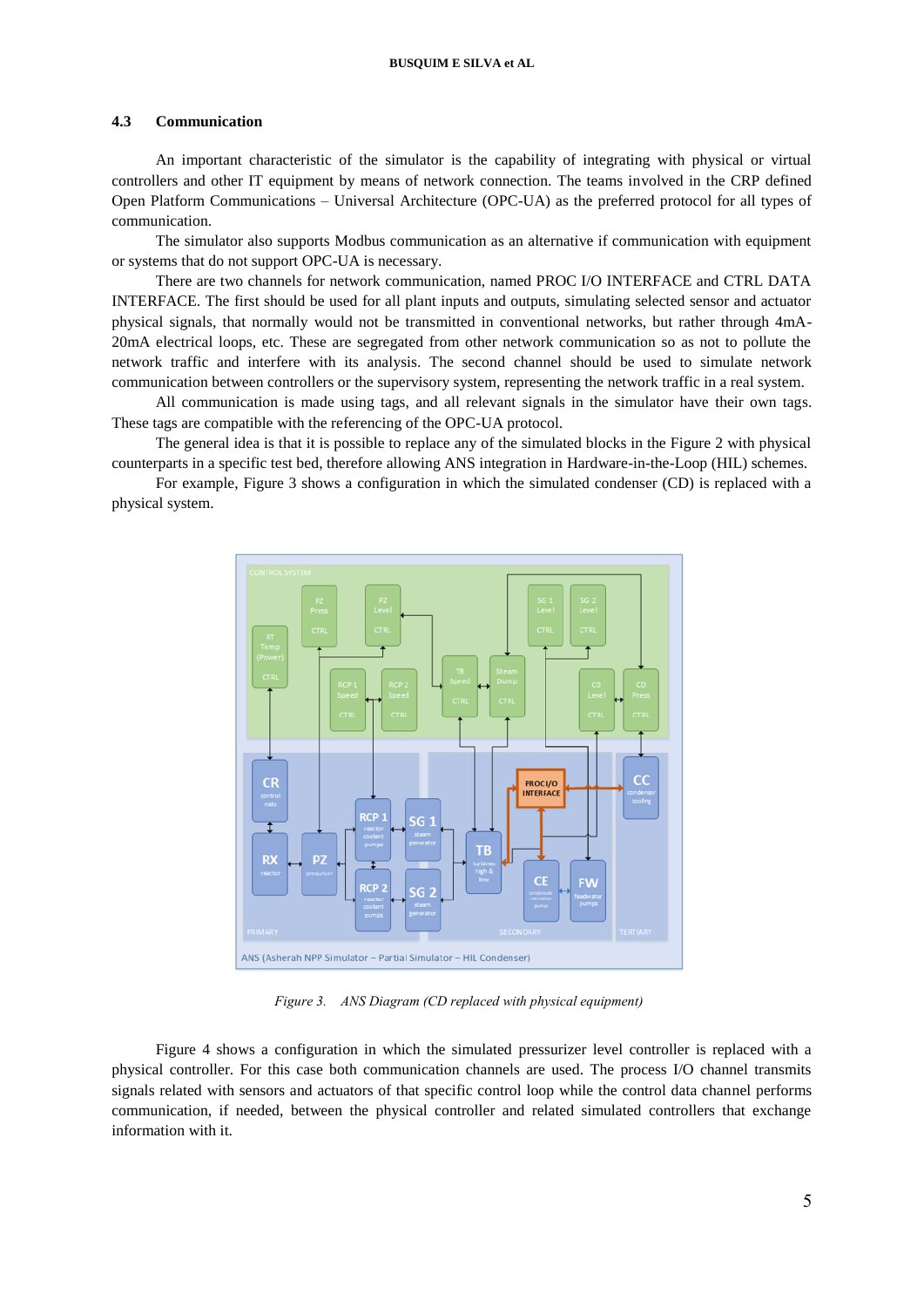

*Figure 4. ANS Diagram (PZ Level CTRL replaced with physical equipment)*

# **4.4 Configuration and Attack Terminal**

A Configuration and Attack Terminal (CAT) was developed to perform tasks outside those of the regular equipment in the simulation setup or test bed. Such tasks include simulator configuration and control, e.g. start/stop, pause, etc.; attack initiation; data collection, storage and analysis (the simulator historian); network sniffing and analysis; attack initiation; general interface and supervision system for training.

Terminal functionality is a based on a diverse set of tools and it can be connected to the test bed in any of the test bed networks, as needed.

# **4.5 Implementation**

The simulator was mainly developed in the MATLAB/SIMULINK platform (see *[www.mathworks.com](http://www.mathworks.com/)*). This platform was adopted due to its graphical interface that simplifies coding tasks as well as its scientific capability.

The implementation is divided in two parts:

- i. Configuration scripts, written in M, the MATLAB language, which serve two main purposes:
	- Parameter calculation and loading. There are different scripts for each plant or control system in order to facilitate modifications. All model parameters are easily located and loaded from the scripts. Any calculation needed to obtain these parameters can also be easily modified and performed in these scripts.
	- Initial condition calculation and loading. For every simulation, a set of coherent initial conditions must be loaded. The scripts allow the initial state to be chosen, e.g. Hot Full Power (100% Power) and loads all initial conditions. Like above, there are different scripts for each plant or control system.
- ii. Simulation diagrams, created with function block diagrams from SIMULINK, containing all the formulation for the dynamical model of the plant and the control system. These can also be easily modified with mostly no coding required.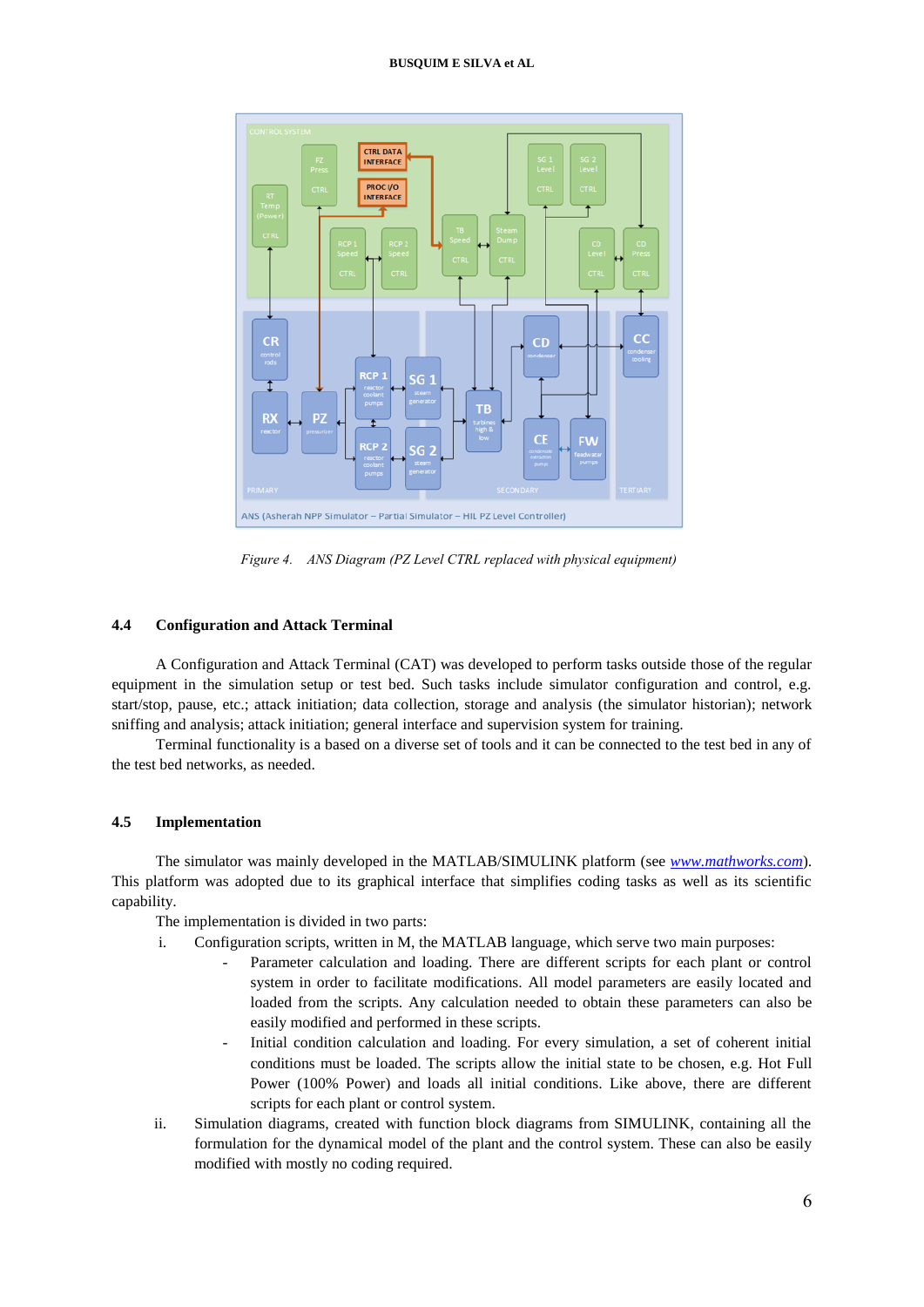A very simple supervision interface is also implemented in the simulation diagram, as can be seen in Figure 5.



*Figure 5. Basic local interface for ANS, implemented in SIMULINK*

Figures 6 and 7 present the simulation diagram for the primary and secondary cycles. The simulator currently contains more than 3,200 blocks in several similar diagrams, hierarquically arranged.



*Figure 6. Simulation diagram for the primary cycle*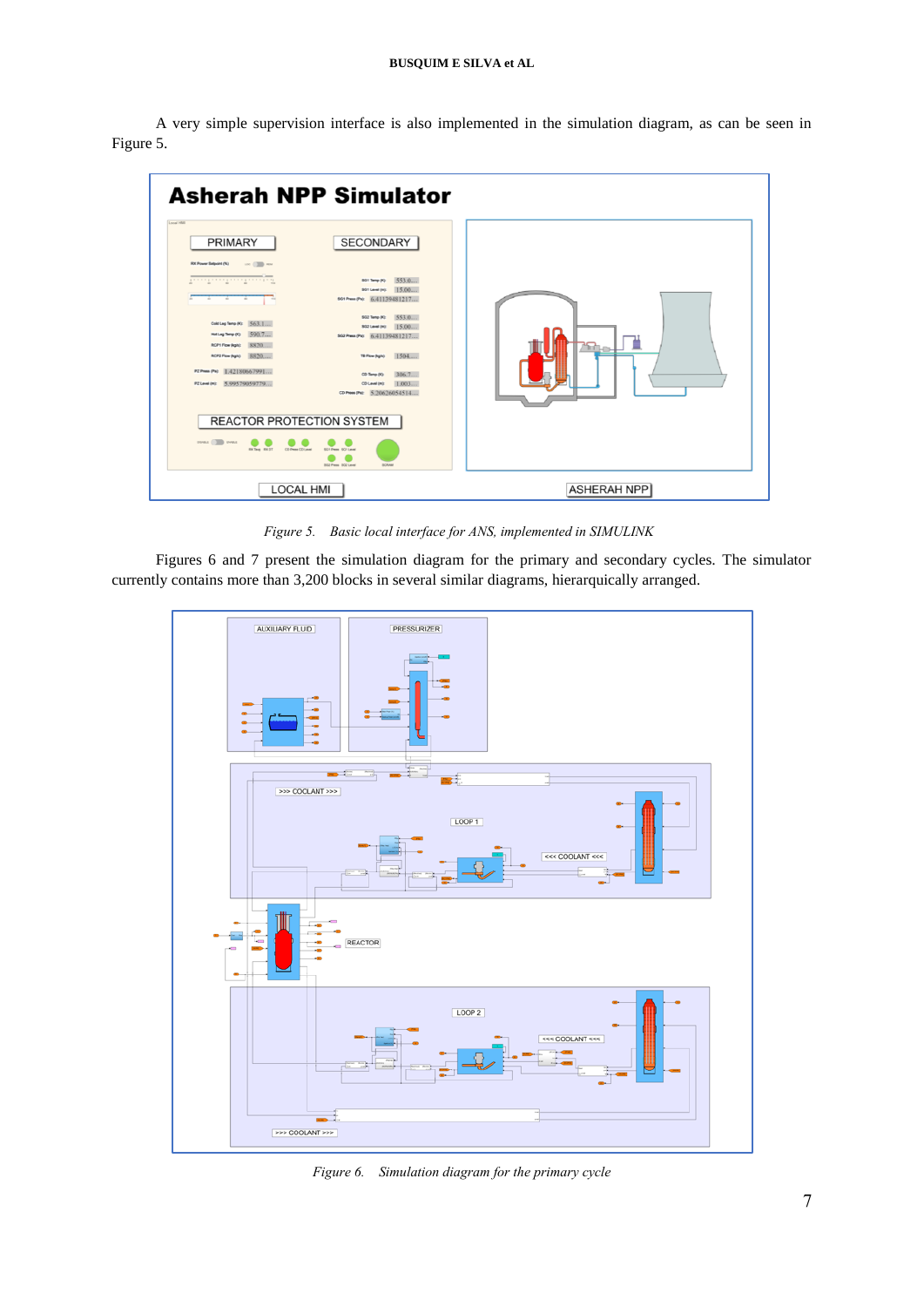

*Figure 7. Simulation diagram for the secondary cycle*

# 5. TEST BED INTEGRATION

#### **5.1 Architecture**

The simulator was developed specifically with test bed integration in mind and several different architectures can be implemented. A typical implementation is sketched in Figure 8. Part of the control system is simulated in ANS while part is implemented with physical Programable Logic Controllers (PLCs). In the figure implementation, actual analog signals are generated with a specific PLC acting as the process I/O. Although this setup reproduces in more detail a real application, it can be simplified using direct OPC-UA communication between ANS and the physical control system.

The test bed is here referred as Asherah Test Bed (ATB), while the part of the test bed containing physical equipment is referred as Asherah Hardware in the Loop (AHL), so the actual test bed ATB is comprised of ANS, AHL and CAT.

Several network architectures can be implemented in ATB, from Security Level 1 (SL1) up to Security Level 5 (SL5) [10].

#### **5.2 First applications**

An implementation of a configuration of ATB similar to that of Figure 8 was done in the University of São Paulo (USP), as shown in the picture of Figure 9. Similar implementations have also been done by other teams and institutions involved in the CRP.

The setup of Figure 4 has been successfully implemented for computer security training exercises during the the *2 nd Brazilian Guardian Cyber Exercise (EGC 2.0)*, event held in Brasília, Brazil in July/2019. It is also reported that a somewhat similar setup to the one in Figure 3 was successfully implemented in the *International*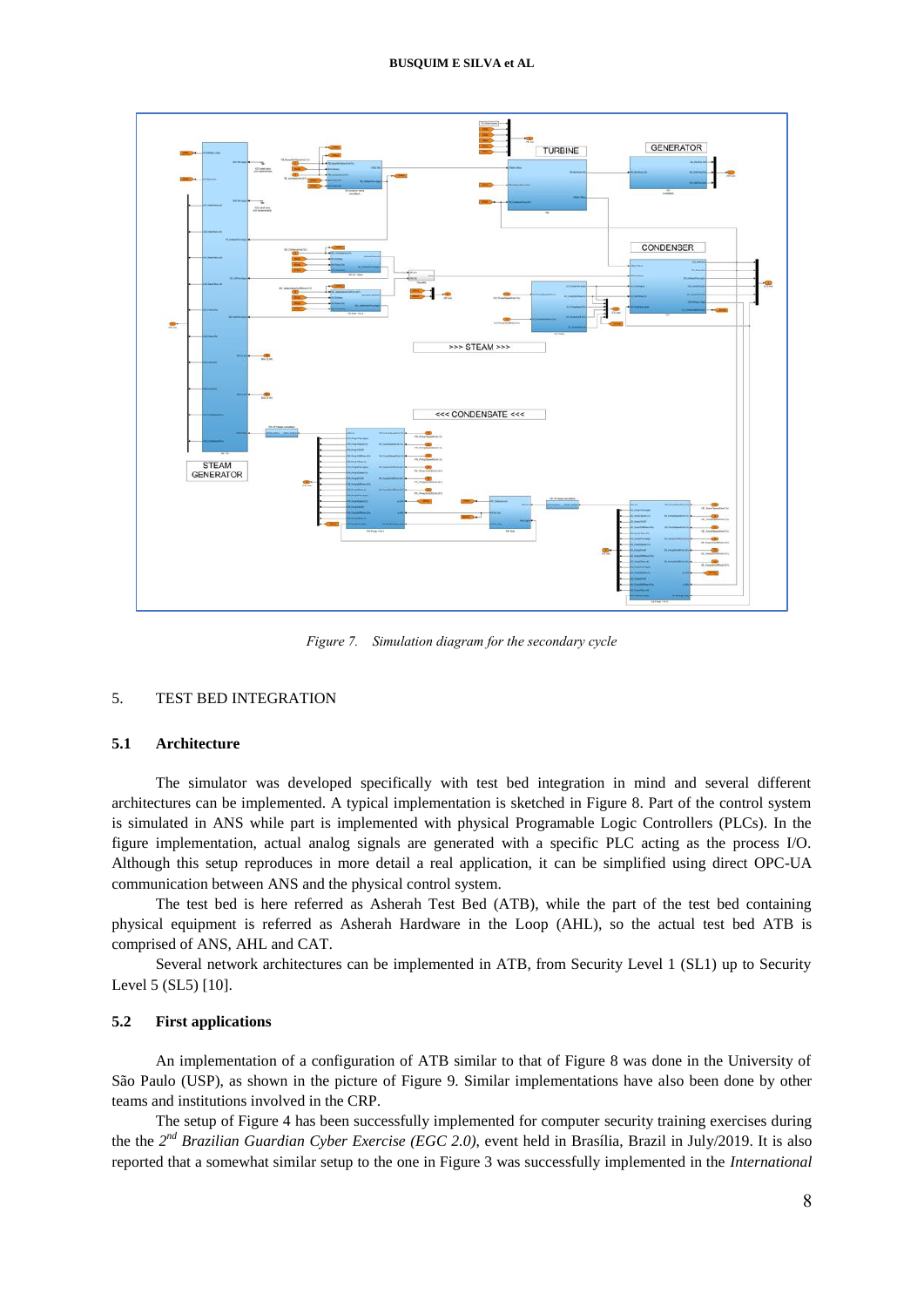*Training Course for Protecting Computer Based Systems in Nuclear Security* in Daejeon, Republic of Korea in November/2019.



*Figure 8. Asherah Test Bed (typical configuration)*

#### 6. COMMENTS AND FUTURE DEVELOPMENT

Although ANS and ATB are works in progress, the current experience indicates that they are very valuable tools for computer security research and assessment. Further uses include computer security measures development, information sharing and training.

Development of ANS is expected to proceed and further improvements such as the production of a runtime version, independent of the MATLAB/SIMULINK platform and a remote interface for deployment are being considered. New capabilities and features such as post-shutdown simulation, more comprehensive modelling, enhanced integrability, etc. are expected to be added as development progresses.

# 7. ACKNOWLEDGEMENTS

This work was made possible by the support of the São Paulo State Research Foundation (FAPESP) through Grant 2016/04600-0 and IAEA, through Research Contract No. 22527.

The authors also acknowledge the invaluable inputs, contributions and support from the participants of the CRP J02008.